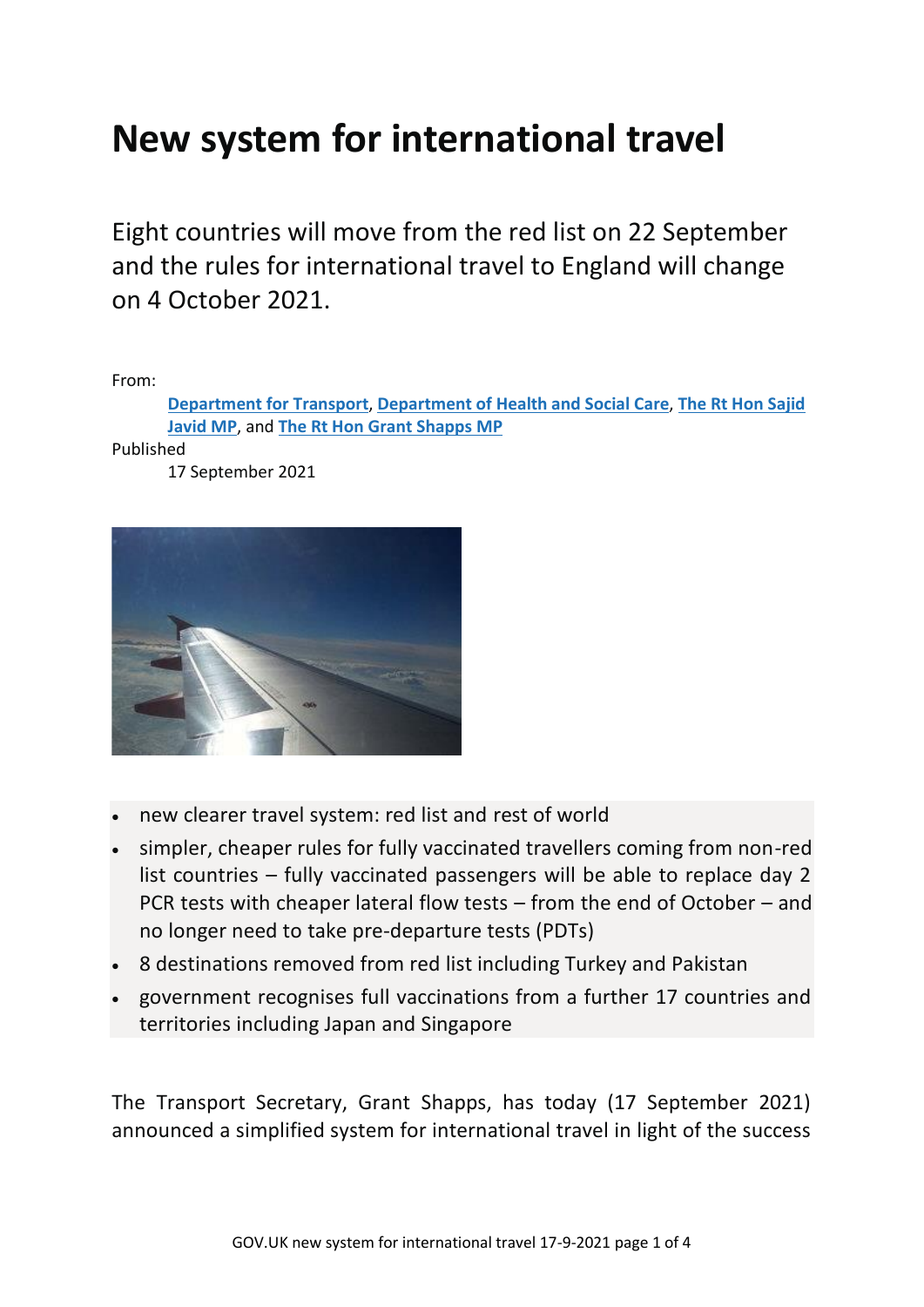of the UK's domestic vaccine rollout, providing greater stability for industry and passengers.

The current traffic light system will be replaced by a single red list of countries and territories which will continue to be crucial in order to protect public health, and simplified travel measures for arrivals from the rest of the world from Monday 4 October at 4am.

Testing requirements will also be reduced for eligible fully vaccinated travellers, who will no longer need to take a PDT when travelling to England from Monday 4 October 4am.

From the end of October, eligible fully vaccinated passengers and those with an approved vaccine from a select group of non-red countries will be able to replace their day 2 test with a cheaper lateral flow test, reducing the cost of tests on arrival into England. The government wants to introduce this by the end of October, aiming to have it in place for when people return from halfterm breaks.

Anyone testing positive will need to isolate and take a confirmatory PCR test, at no additional cost to the traveller, which would be genomically sequenced to help identify new variants.

Testing for unvaccinated passengers from non-red countries will include predeparture tests, day 2 and day 8 PCR tests. Test to [release](https://www.gov.uk/guidance/coronavirus-covid-19-test-to-release-for-international-travel) remains an option to reduce self-isolation period.

From 4 October, England will welcome fully [vaccinated](https://www.gov.uk/guidance/red-amber-and-green-list-rules-for-entering-england#fully-vaccinated) travellers from a host of new [countries](https://www.gov.uk/guidance/red-amber-and-green-list-rules-for-entering-england#fully-vaccinated) – who will be treated like returning fully vaccinated UK travellers – including 17 countries and territories such as Japan and Singapore, following the success of an existing pilot with the US and Europe.

Grant Shapps Transport Secretary said:

"Today's changes mean a simpler, more straightforward system. One with less testing and lower costs, allowing more people to travel, see loved ones or conduct business around the world while providing a boost for the travel industry.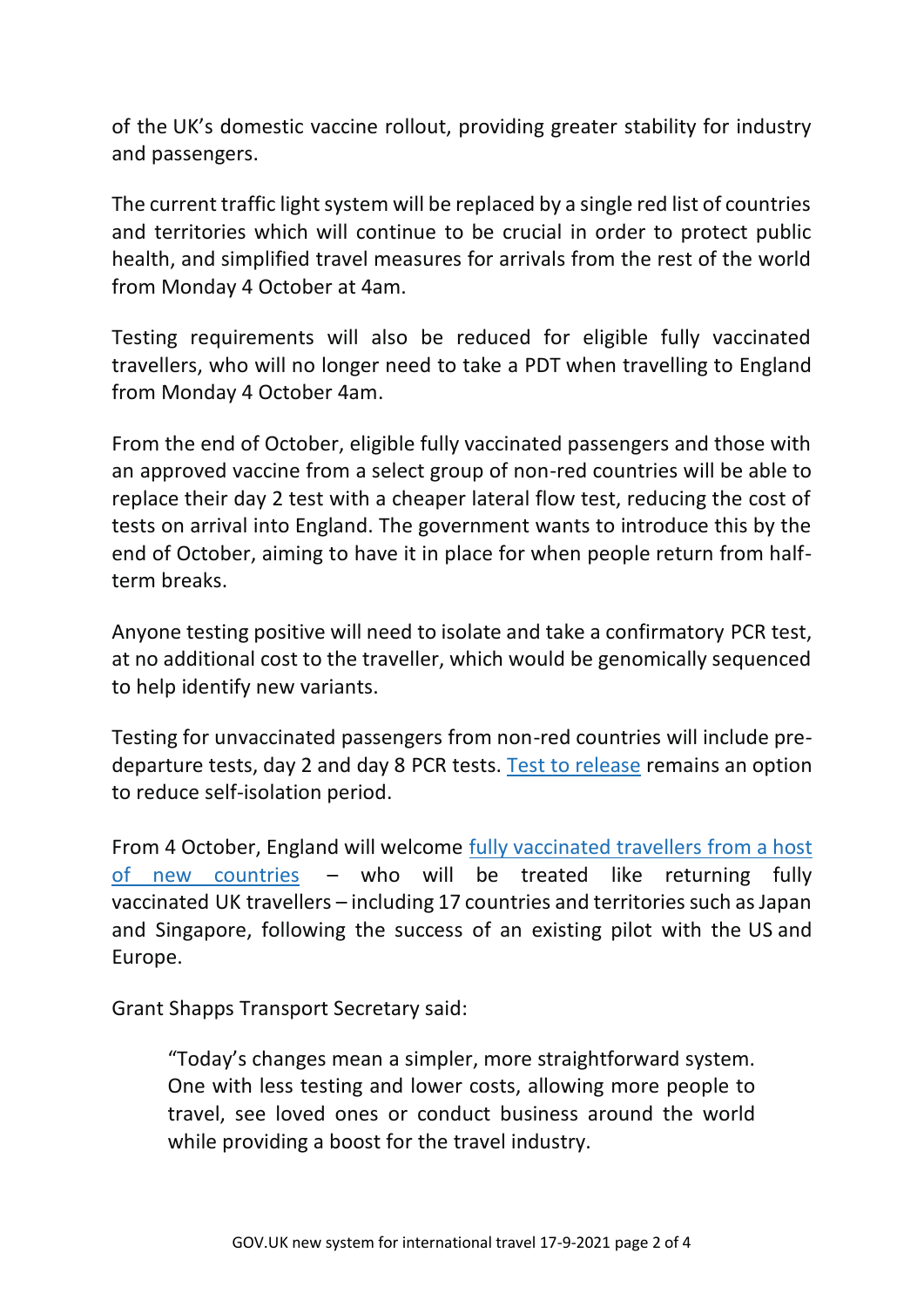"Public health has always been at the heart of our international travel policy and with more than 8 in 10 adults vaccinated in the UK, we are now able to introduce a proportionate updated structure that reflects the new landscape."

Part of the third Global Travel Taskforce checkpoint review, today's update reiterates the government's focus on protecting its borders from the most dangerous variants and ensures continuity for industry and passengers the remainder of the year. We will look to set out a further review for the UK's international travel policy early in the new year to provide further certainty for the spring and summer 2022 seasons.

Conducting the final regular traffic light review before the switch to the new two-tiered system, several additional countries and territories will move off the [red](https://www.gov.uk/guidance/red-amber-and-green-list-rules-for-entering-england#red-list) list - Turkey, Pakistan, the Maldives, Egypt, Sri Lanka, Oman, Bangladesh and Kenya. Changes will come into effect at 4am Wednesday 22 September.

Passengers who aren't recognised as being fully vaccinated with authorised vaccines and certificates under England's international travel rules, will still have to take a [pre-departure](https://www.gov.uk/guidance/coronavirus-covid-19-testing-for-people-travelling-to-england) test, a day 2 and day 8 [PCR](https://www.gov.uk/find-travel-test-provider) test and self-isolate for 10 days upon their return from a non-red list country under the new twotiered travel programme. Test to [Release](https://www.gov.uk/guidance/coronavirus-covid-19-test-to-release-for-international-travel) will remain an option for unvaccinated passengers who wish to shorten their isolation period.

Sajid Javid Health and Social Care Secretary said:

"Today we have simplified the travel rules to make them easier to understand and follow, opening up tourism and reducing the costs to go abroad.

"As global vaccination efforts continue to accelerate and more people gain protection from this dreadful disease, it is right that our rules and regulations keep pace."

From late October, we will also be making changes to allow passengers who change flights or international trains during their journey to follow the measures associated to their country of departure, rather than any countries they have transited through as part of their journey.